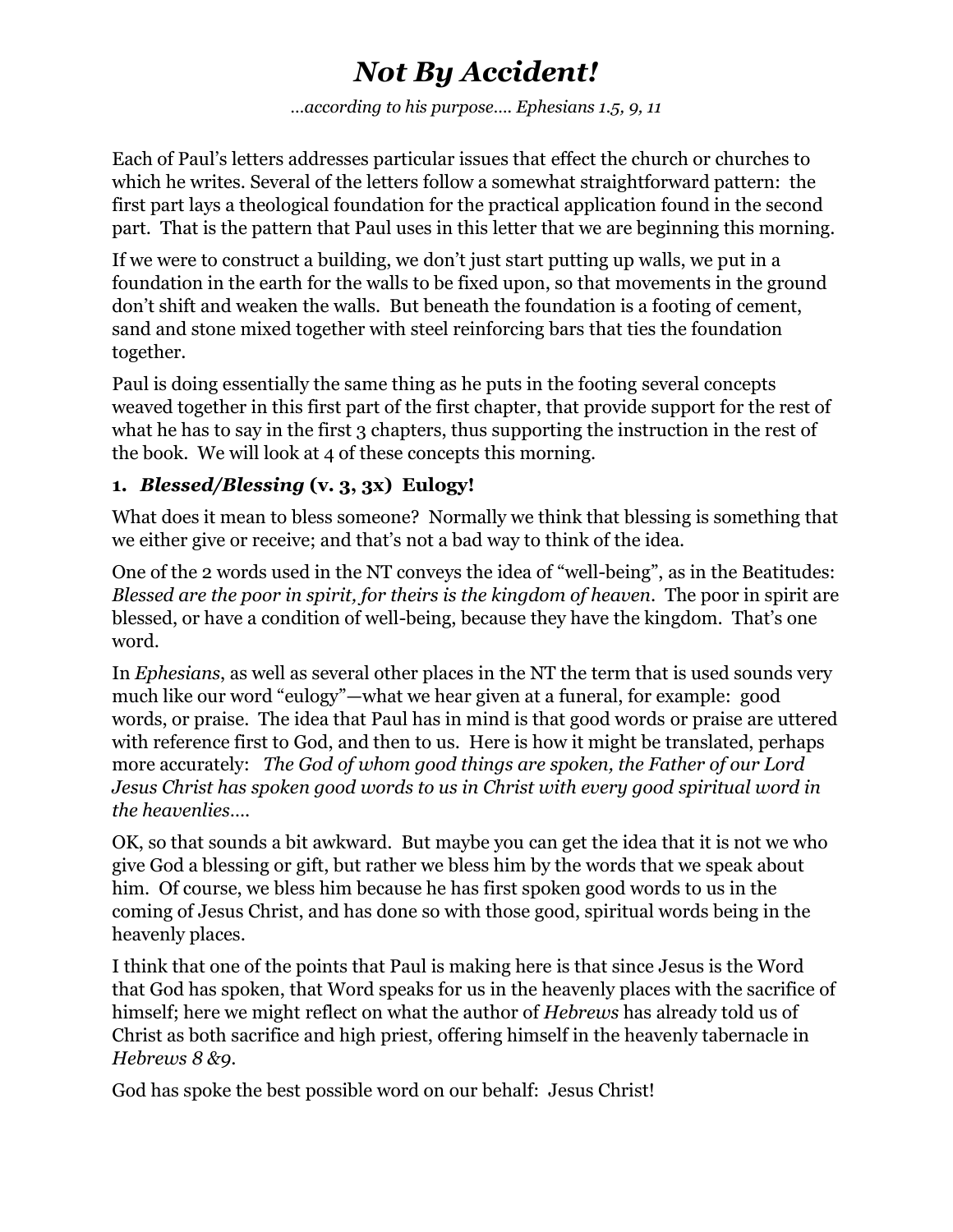#### **2.** *Grace* **(6-2x, 7)**

The reason that God has spoken to us in Christ is grace. We don't deserve him speaking anything other than judgment and condemnation because of our rebellion against him. Yet Paul informs us that our being chosen in Christ, our being predestined for adoption into God's family is to the praise of his grace, with which he has graced us in Christ. Yes, Paul not only uses the noun "grace", but then turns it into a verb, both in verse 6. Further, the redemption through his blood, the forgiveness of our trespasses, is founded in his grace (v. 7).

No merit on our part, no payback, just grace on God's part. It should be a continually humbling consideration for us to remember that God did not save us, did not send his Son to die for us because we were good, but because we aren't good. Jesus saves sinners, not good people.

### **3.** *To the praise of his glorious grace***, glory (6, 12, 14)**

And while we are reflecting on that humbling consideration, we need to remember that God gets the glory for that. It is not just grace, it is his glorious grace.

How so?

As God is working out his will, he has demonstrated it in the people that he is reaching. Paul speaks of "us" and "you" in verses 12 & 14. He will do the same thing in chapter 2. Paul understands that God's saving work was initially with the children of Abraham, the Hebrews. That seems to be the "we" of "*we who were the first to hope in Christ to the praise of his glory*" in v. 12. He recognizes that he is a recipient as a Hebrew of Hebrews, **Philippians 3.5**.

All of Old Testament redemptive history points to God's grace to mankind for which he receives the glory. The people who he redeemed did nothing to deserve that redemption. If anything, they continually demonstrated that they didn't deserve that redemption. Yet God provided grace to them, and he is praised for it. He gets the glory!

Paul does not stop with just the OT people. He includes non-Hebrews in this redemption as well, v. 13 & 14:

*In him you also, when you heard the word of truth, the gospel of your salvation, and believed in him, were sealed with the promised Holy Spirit who is the guarantee of our inheritance until we acquire possession of it, to the praise of his glory.*

That finished redemptive work of God in Christ finds completion not merely in our being released from eternal punishment, but receiving a wonderful inheritance. His giving us his Spirit is the guarantee that he will do all that he has promised. And what does God get from all of this saving work?

Glory!

This is why we call him the "blessed God" in v. 3. It is us giving him the glory for all that he does for us.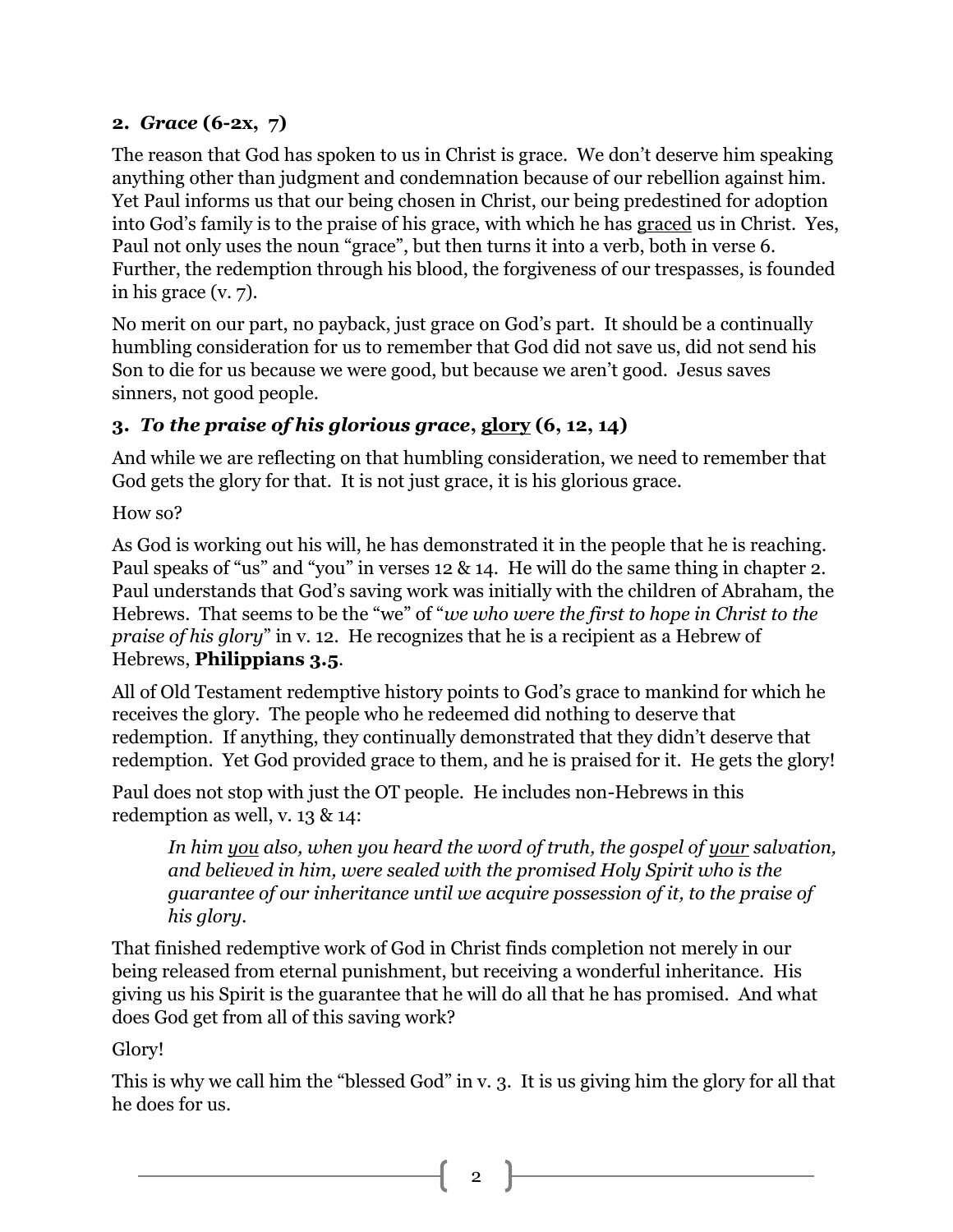Even a superficial reading of the OT & NT should bring us to an understanding of the great saving work that God does for his people. But Paul wants us to understand one more thing in this support for the foundation for his letter to this church.

## **4. God has a plan (10):** *According to the purpose of his will* **(5, 9, 11)**

Over the years I have noticed several houses that seem to be unencumbered by architectural intent. In other words, there does not appear to be any one, overarching plan for their construction. If you look at the foundation, you will see that different sections were built at different times, sometimes with different materials—stacked stones in the first part, cemented stones in a later part, more recent sections have cinderblocks. Some rooms have 3 outside doors for no apparent reason.

I suspect if you went to the local town hall, there would be no blueprints on file, because there were none made. Someone had an idea, dug a hole, stacked a bunch of stones and built a shelter which over time grew into what is now there.

Paul wants us to know that God's saving work is not at all like those houses. But because he is the builder, the Master Builder, he did not show the plans up front because no one would have understood in the first place. But he shows us that plan as the project nears its completion. Our understanding comes as we look back on what he has done, not trying to figure it out looking forward.

As Paul tells us in vv. 9-10, he is *making known to us the mystery of his will, according to his purpose which he set forth in Christ as a plan for the fullness of time, to unite all things in him, things in heaven and things on earth.*

God has a great cosmic redemptive plan. We see a piece of that plan this morning when we come to the table—we see his redemptive work for his people in Egypt, saving them from slavery and bringing them into the promise land. And as real as that experience was, it was also a picture of a greater saving work, that of Jesus Christ.

But we dare not simply look at this plan as a great cosmic redemption and miss that he has intentions for you and me in all of this. Yes, we are but mere specks of dust in the universe, but specks of dust that God cares deeply about because we are made in his image, and thus have value.

He has predestined us for adoption into his family, according to the purpose of his will, v. 5.

We have obtained, already because of Christ, an inheritance—because we have been predestined to it according to his purpose, his plan (v.11).

We should have learned something in this past year: we are not in charge, and we really don't have a grip or control over very much at all in this world. Not over viruses, not over elections, not over social tensions. And no one else around us has either. We have discovered, since apparently we have forgotten, that life for us is uncertain.

The comfort in that is that although we do not know what is going on, God does: *he works all things according to the counsel of his will* (v. 11). Coming to this table